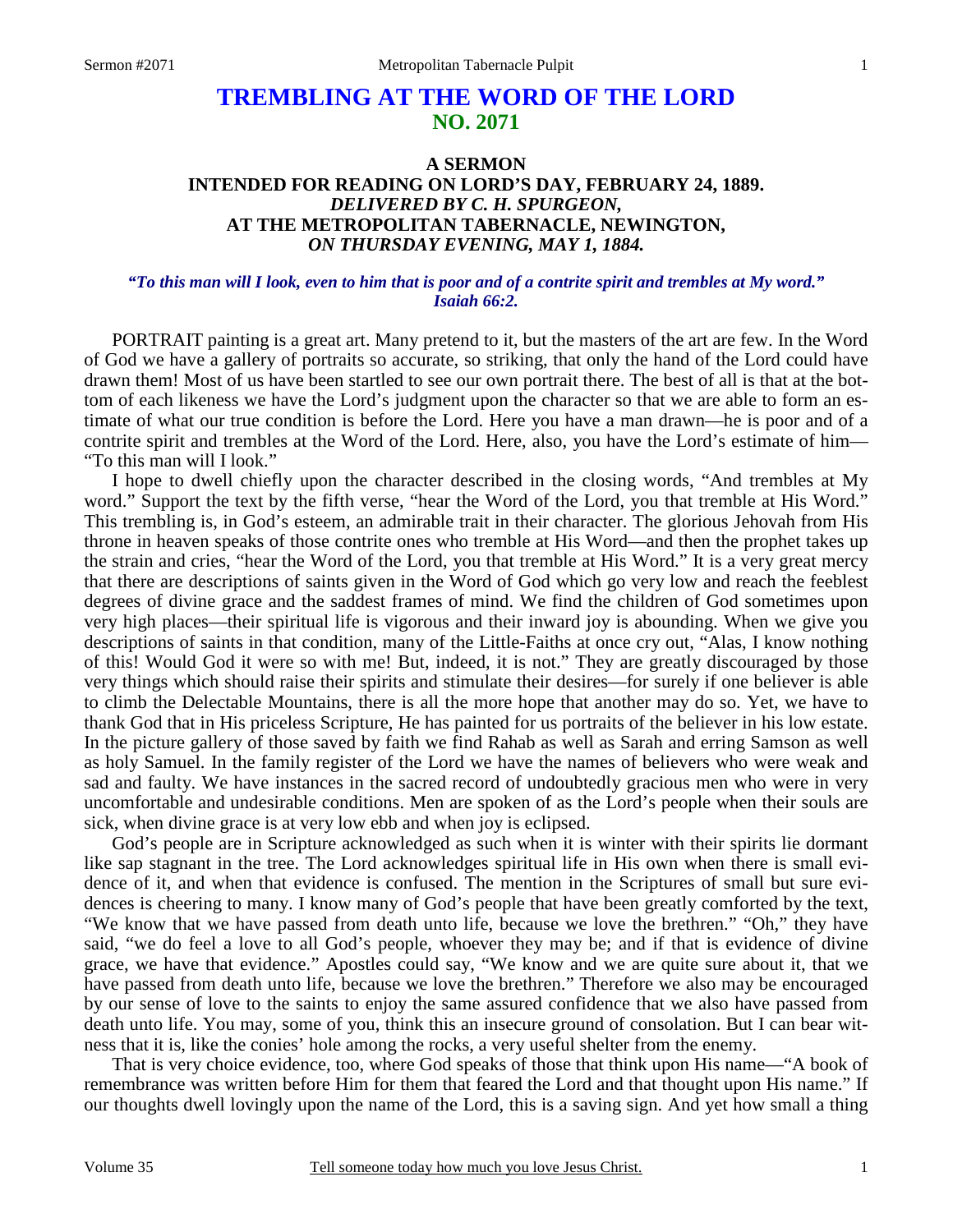it seems! Thoughts are like straws but they show which way the wind blows. Surely the Lord's net of comfort has meshes small enough to hold the smallest fish.

That, again, is very comforting where the Lord says, "Your heart shall live that seek Him." Even seekers shall live. Though as yet they are rather seekers than possessors, they have the Lord's promise of eternal life. Though they are only pursuing and have become faint in the pursuit, yet the love which set them pursuing will keep them following on.

That is a blessed word, indeed—"Whoever shall call upon the name of the Lord shall be saved." "I do call upon His name," says one, "I know I do. I am crying to Him in prayer. I do wish to have His name named upon me. I choose Him to be my God and I dedicate myself to Him. And if that is calling upon God's name, then, truly, I am a child of God." This precious passage has been a special stay to my own heart in time of great heaviness of spirit. I know I call upon the name of the Lord and I shall be saved.

How often also have I said to myself, "One thing I know, that whereas I was blind, now I see!" To see even a ray of light is conclusive evidence that I am no longer blind. The eye that can see a solitary ray of light has clearer evidence of being restored, if possible, than if it lived in the flood of sunlight. For if it can see a single ray, and then is sight not only there, but it is there in no small degree. The man who can trust Jesus when he is at his lowest in his own soul, is by no means a man of little faith, but rather is he a man of strong confidence.

Dear friends, rejoice that the Lord, in infinite mercy, has deigned to utter the words of my text, since they serve as most comfortable evidence to God's people. There is a song the Jubilee singers used to sing which begins, "Swing low, sweet chariot." I am sure I do not know what the singers mean by the expression. And so I give it a meaning of my own and say that I am right glad when a promise swings so low that I can get into it. Surely a promise from God is a chariot lined with love, drawn upward by winged steeds which bear our hearts aloft. And it is a mercy when it swings as low as this text—"To this man will I look, even to him that is poor and of a contrite spirit and trembles at My word."

"trembles at My word." This is the description to which I call your attention. Here are the elect men upon whom the Lord looks and with whom He dwells. They are not the chivalry of earth but the chosen of heaven. They are not dancing but *trembling*. And yet they have more reason to be happy than those have who laugh away their days. Let us inquire concerning these chosen ones. First—who are these people that tremble at the Lord's word? Secondly, let us inquire, why do they tremble; from where comes their lowly spirit; their humiliation before the Lord? Then, next, we will give a glance at a comparison here used and answer the question—what does God compare them to? What does God say that He will do for them? Let me read you the passage, "Thus says the Lord, The heaven is My throne and the earth is My footstool: where is the house that you build unto Me? And where is the place of My rest? For all those things has My hand made and all those things have been, says the Lord: but to this man will I look, even to him that is poor and of a contrite spirit and trembles at My word." There you see that God prefers the trembler to the temple and makes to the contrite heart a larger promise than even to the consecrated shrine of His glory. May the Holy Spirit bless these meditations!

**I.** Aid me with your prayers while I try to answer the question—WHO ARE THESE PEOPLE THAT TREMBLE AT GOD'S WORD? I think I hear your hearts crying, "Oh, that we may be numbered among them!" Let me begin to answer the question by telling you who they are *not*. They are not a proud people—they do not cry, "Who is the Lord, that I should obey His voice?" They are humbly hearing. Hearing the Word of God and inwardly reverencing the heavenly monitor. They are no longer careless and reckless, for the voice of the Lord has brought them to their bearings. They have bowed their heads before Jehovah and they listen with rapt attention to everything that He may speak. They are like the child Samuel when he said, "Speak, Lord, for Your servant hears." They are teachable and lowly, and by no means belong to the school who correct the Infallible and judge the unerring.

They are *not a profane people,* that is clear—they neither mock sin nor God's Word. It is a terrible sign of hardness of heart when a man can find no comic book so ready to his hand as Holy Scripture. Surely if men must play with words, I know not that they are always to be blamed. But they should find the word of man sufficient for their amusement and not take Jehovah's Word to be their racket ball. Oh, it is ill with a man's soul, be sure of that, when he can treat the Word of the Lord with lightness and re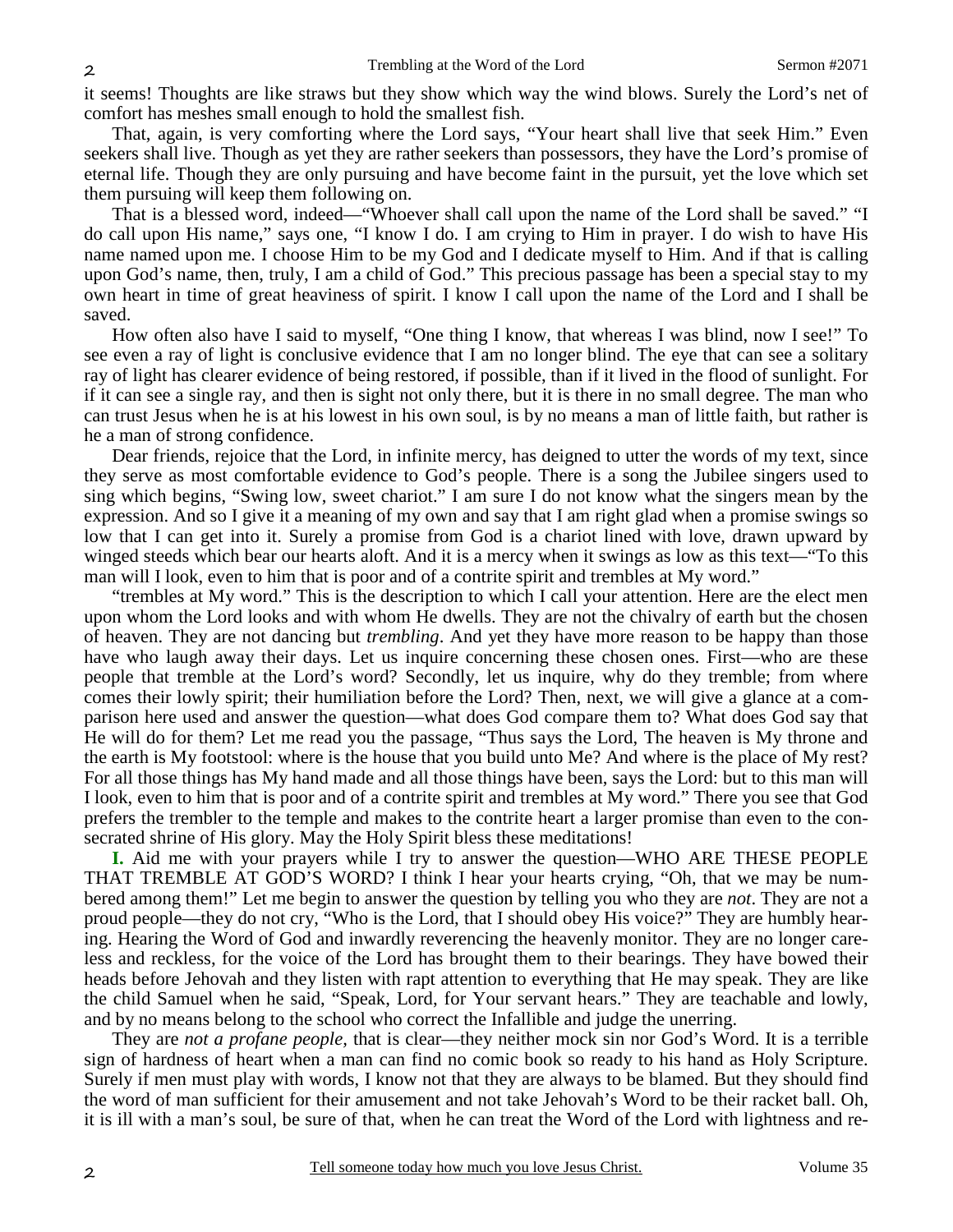gard it as no more than the word of Shakespeare or Spenser. Such are not the men that tremble at God's Word but very far from it. They would not themselves care to be so described. In fact, they would scorn the idea of being afraid of the Book they despise. Some there are that are downright scoffers. They twist texts of Scripture. They pervert them to make mischief of them. They will hold up even the blessed Christ of God to ridicule. And the Holy Spirit, although to speak ill of Him is a fearful thing, yet even He has not been free from their profane utterances. No, the proud man and the profane man are as far asunder as the poles from the man that trembles at God's Word.

I must put down the careless in the same list and say of the Lord's tremblers they are not indifferent people. We have among us a class who cause us great sorrow of heart. They are not likely to jest at God's Word, but yet it has no power over them. They do not scoff at it but they do not feed on it. They have too much thought and sense to become infidels. But yet they overlook the importance of the truth which they accept. God's book lies in their houses honored but unread. They do not much trouble to go and hear about its meaning. Or if through custom they become attendants at the house of God, they hear the gospel but it goes in one ear and out the other. Like the French king who was brought to London in great state and yet was only a prisoner to the Black Prince, so is the Bible bound in morocco and adorned with gilt but is kept in bonds. There is no practical regard to it, no weighing it, no considering it, no meditating upon it, no applying it to the conscience and the daily life. Those cannot be said to tremble at God's Word who neglect the great salvation. They put far from them a consideration of the law of the Most High and live as if they had license given them to act as they please. O friends, careless souls cannot be numbered with those that tremble at God's Word!

These were not a critical, skeptical people. They trembled at the word and did not sit down on the throne of usurped infallibility and call the Scriptures to their bar. There are men abroad nowadays—I grieve to say some of them in the ministry—who take the Bible, not that it may judge them but that they may judge it. Their judgment weighs in its balances the wisdom of God Himself. They talk exceeding proudly and their arrogance exalts itself. O friends, I know not how you feel about the prevailing skepticism of the age but I am heart-sick of it! I shun the place where I am likely to hear the utterances of men who do not tremble at God's Word. I turn away from the multitude of books which advocate doubt and error. The evil is too painful for me. If I could be content to be an Ishmaelite and have my hand against every man, I might seek this company, for here I find every faculty of my being called to warfare. But as I love peace, it sickens and saddens me to meet with the enemies of my soul. If I knew that my mother's name would be defamed in certain company, I would keep out of it. If I knew that my father's character would be trailed in the mire, I would travel far not to hear a sound so offensive. I could wish to be deaf and blind rather than hear or read the modern falsehoods which, at this time, so often wound my spirit.

I feel more and more tenderness for the truth of God of the same sort as I would feel for the good name of my wife or my mother. I wish the modern revilers would have some compassion upon us old believers to whom their talk is such torture. They might keep their doubts for home consumption. When a man was going to swear, a wise person bade him wait till he was further away from the town so that nobody might hear him—it might cause grief to a Christian ear. When a man has anything to say against the eternal truth of God, let him speak it to those who love to hear it—to his mates and admirers. But as for us, we are determined we will not be tortured by this kind of thing—we cannot endure it. And we will not remain among those who bespatter us with it. "Oh but surely you are open to conviction?" they say. We are open to no conviction that shall be contrary to the truth of God that has saved us from going down to the pit. We are open to no conviction that shall rob us of our eternal hope and of our glorying in the cross of our Lord Jesus Christ. We do not deliberate, for we have decided. To be forever holding the truth of God as though it might yet turn out to be a lie were to lose all the comfort of it. To be forever prepared to desert our Lord and Master to follow some brand new philosopher would be perpetual disloyalty. No, we have not come thus far at a guess. We have known our Lord and His truth for these forty years and it is not maybe, or maybe not, with us now. We neither speculate nor hesitate. But we know whom we have believed and by His grace we will cleave to Him in life and in death.

Those who tremble at God's Word are not presumptuous people who derive fictitious comfort from it. We meet at times with a vainly confident man who puts behind his back every warning and threat and only appropriates to himself every promise, though the promise is not made to him. Such a man steals

3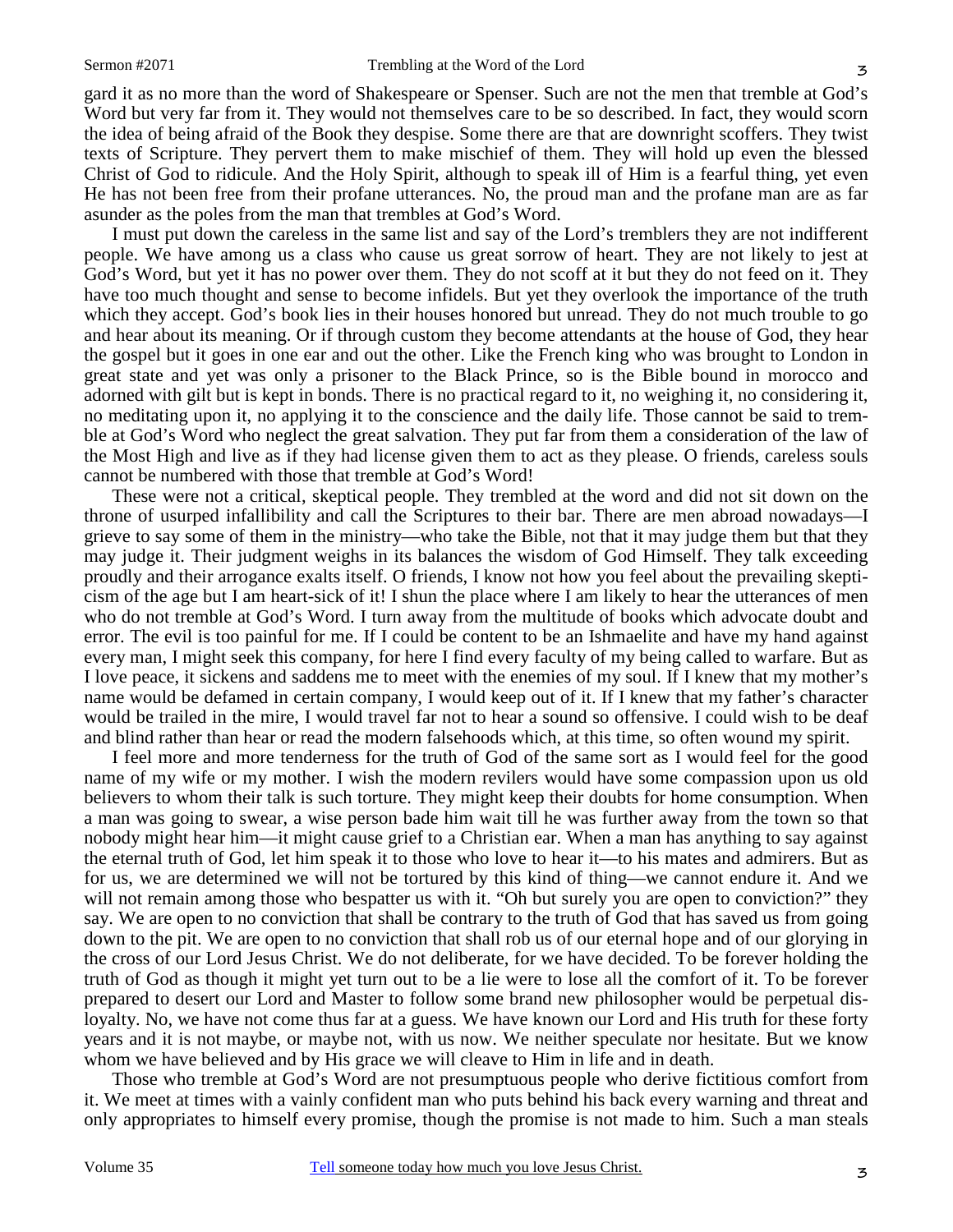the children's bread and without question dares to put into his felon mouth what God has reserved for His own. This thief knows nothing of trembling at God's Word—he takes much too much freedom with what the godly hardly dare to look upon. I will not say a word in favor of unbelief—it is a dreadful sin. But I would say very much in honor of that holy caution, that sacred bashfulness, that godly reverence which treats holy things with deep humility and careful jealousy. Some of God's dearest children are so afraid of presumption that they go too far the other way and hardly dare to be as confident as they might. Some of the holiest people that I know are afraid to say what they might say, for they scarcely dare to call themselves the children of God. On the other hand, I have heard others say what I fear they never ought to have said for they have boasted that they never had a doubt. I heard one minister of great experience, who believes in the doctrine of perfection, assert very plainly that he had lived in the midst of the church of God for many years and that he had seen many persons who claimed to be perfect but he did not think that anyone agreed with them. And, on the other hand, he had known intimately certain other persons whom he thought to be as nearly perfect as men could be but in every case they had been the first to disown all notion of personal perfection and mourned their own conscious imperfection. That is my observation, also. I distrust the men who publish their own perfection—I do not believe one of them but think less of them than I care to say. Deformity talks of its beauty, while true beauty mourns its deformity. I gaze with loving sympathy upon those known to me whom I liken to dew-laden lilies—they are so heavy with the dew of heaven that they bow low till they almost touch the ground. It may need a trained eye to see the beauty of lowliness but assuredly for a chaste loveliness nothing can exceed it.

The lily of the valley has a charm about it that is not to be found in flowers which lift their glorious colors aloft. Give me such lilies, for I believe that among them Jesus lives and that He loves right well the men that are of a broken and a contrite spirit, that tremble at His Word. There is too much brass and too little gold about the perfection of the present day. It has a brazen forehead and has a way of sitting by the roadside—a way which in old times belonged not to true purity. I had rather tremble at God's Word than testify to my own excellence. We have had enough of witnesses to themselves—let us now have some witnesses for God.

I have largely told you what these tremblers are *not*. And I must now tell you a little of what these people *are*. They are people who do believe that there is a Word of God. There are plenty of persons who profess and call themselves Christians, and yet do not believe that this sacred Book is the very Word of God. Say that it is inspired, and they answer, "So is the Koran and so are the Vedas." They talk after this fashion—"This is the religious book of the ancient Hebrew nation. A very respectable book it is, but infallible, certainly not—the very Word of God, certainly not." Well, then, we distinctly part company with such talkers. We can have no sort of fellowship with them in any measure or degree with regard to the things of God. They are to us as heathen men and publicans. If we are to come under the head of those that tremble at God's Word, we must believe that there is a Word of the Lord to tremble at, as we do most assuredly believe, let others talk as they may.

They are a people who are acquainted with God's Word. You cannot tremble, in the sense here meant, at a voice you have never heard or at a book you have never opened. There is nothing sacred in so much paper, ink and binding—nothing in the fashion of a volume to make you tremble—you must *hear* the Lord speak and know what He says to you. When, like the ancient king, you have found the Word of God, and read its holy laws, *then* you will tremble. When you are astonished to find how much you have broken the law and how short you have fallen even of the full enjoyment of the gospel—*then* you tremble. An intelligent appreciation of the Word of God can alone make a man tremble at it. And the more he understands it, the more cause for trembling will he see in it. Yes, and the more he enjoys it, the more will he tremble. The highest joy which it yields to mortal men is attended with a reverent awe and a holy trembling before God. If the believer went beyond the enjoyment of the literal word and saw the Incarnate Word Himself in all the splendor of His person, he would tremble still more. For what did John say—"When I saw Him I fell at His feet as dead." A sight of the Incarnate Word would create even a greater trembling than the full understanding of the word as it is written and revealed. Yet such trembling is a sign of divine grace and by no means to be censured.

But what does this trembling mean? Believe me, it does not mean a slavish fear. They that tremble at God's Word at the first may do so, because the word threatens them with death. But afterwards, as they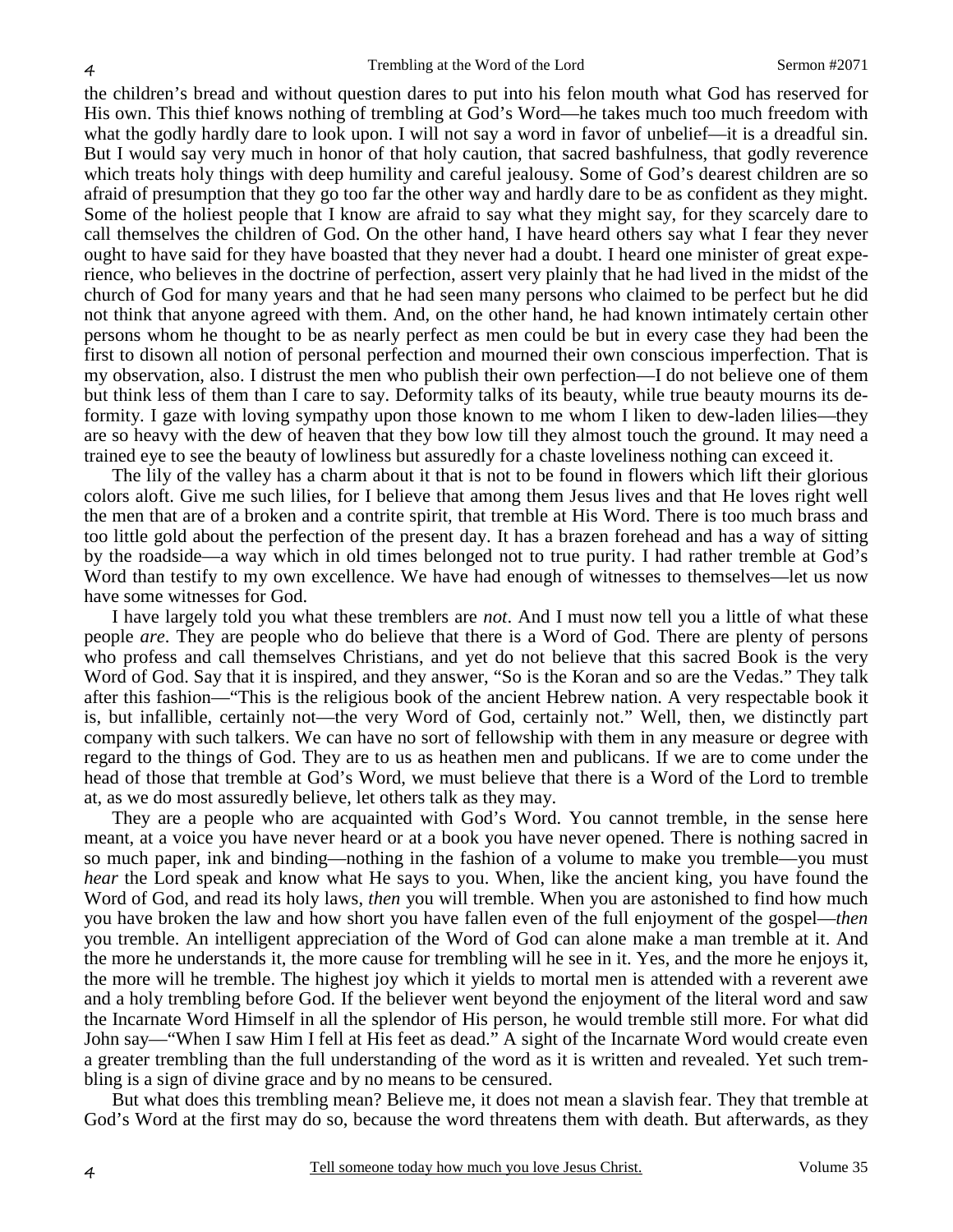5

advance and grow in divine grace and become familiar with the God of Love and enter into the secret of His covenant, they tremble for a very different reason. They tremble because they have a holy reverence of God and consequently of that word in which resides so much of the power and majesty of the Most High. These are the men of whom we are going to speak at this time—these are they that reverence the word, who would not have a syllable of it touched, who regard it as being divine after its measure and therefore sacred as the skirts of Deity. What God has spoken bears a portion of His majesty about it and we acknowledge that majesty. I say that these choice spirits are a people that all their lives long continue to tremble at the Word of the Lord. George Fox, the famous founder of the Society of Friends, was called a "Quaker" for no other reason than this—that often, when the Spirit of God was upon him, and he spoke the Word with power, he would quake from head to foot beneath the burden of the message. It is an honorable title. No man need be ashamed to quake when Moses said, "I exceedingly fear and quake." In the presence of God a man may well tremble. Surely he is worse than the devil if he does not, for the devils believe and tremble. Demons go the length of that, and he that knows God and has any sense of His infinite power and inconceivable purity and justice must tremble before Him. I believe George Fox not only quaked, himself, but he made others quake. And if we tremble at God's Word we shall make others tremble; true power, when it rests upon us, will discover our own weakness, but it will not itself be hindered.

**II.** I have described these tremblers so far as my scant knowledge and brief time will allow—the time has now come to inquire, WHY DO THEY TREMBLE? I have been trenching upon this field of inquiry already. They do not tremble because they are going to be lost. Those who are going to be lost are pretty generally free from trembling—"there are no bands in their death. But their strength is firm." I would, my hardened hearer that you did tremble. And because you do not tremble for yourself I tremble for you. Oh, that you judged yourself, that you might not be judged! I would that you condemned yourself, that God might acquit you. I would that you were horribly afraid. For then the great cause for fear would be over. See how the text blesses all the contrite and the trembling. And, when you have seen it, seek to be among them.

God's people tremble, first, because of His exceeding majesty. Note what became of Ezekiel, of Daniel, of Habakkuk, and of John the Beloved, when they had visions of God. No man could see God's face and live. There must always be some sort of cloud between. Through the veil of Christ's manhood we see God and live. But God absolutely is beyond all creature understanding—the sight is far too much for us. Even a glimpse of His garments is something overwhelming! They that have seen God at any time have trembled at Him, and at His Word, for the Word of the Lord is full of majesty. There is a divine royalty about every sentence of Scripture which the true believer feels and recognizes, and therefore trembles before it.

They tremble at the searching power of God's Word. Do you ever come into this place and sit down in the pew and say, "Lord, grant that Your word may search me and try me, that I may not be deceived"? Certain people must always have sweets and comforts. But God's wise children do not wish for these in undue measure. Daily bread we ask for, not daily sugar. Wise believers pray that the Word of the Lord may prove to be quick and powerful and a discerner of the thoughts and intents of their hearts. That it may do with them what the butcher does with the animal when he cuts it down the middle and lays the very entrails open to inspection—yes, cleaves the mid-bone and lets the very marrow be seen. That is what God's Word has done for you and me, I am sure. And when it has done so, we have trembled. I can personally bear witness to the way in which the solemn Word of the Lord makes my whole soul to tremble to its center. The Word of the Lord has cut very close, sometimes, with many of you, and made you cry, "Am I saved or not?" The man that did never tremble before the Lord does not know Him. It is very easy to take the matter of your soul's salvation for granted and yet to be mistaken. It is infinitely better to ask your way twenty times than miss your road home. And I do not blame the man, who with holy anxiety says, "Is it so, or is it not so, for I want to know and to be sure?" O beloved, I am not sorry that you tremble before the refining fire of sacred truth; I should be much distressed if you did not!

God's searching word makes man tremble—so does the word when it is in the form of a threat. Believe me, dear friends; the Word of God about the doom of sinners is very dreadful. Hence, there are some that try to pare them down and cut the solemn meaning out of them. And then they say, "I could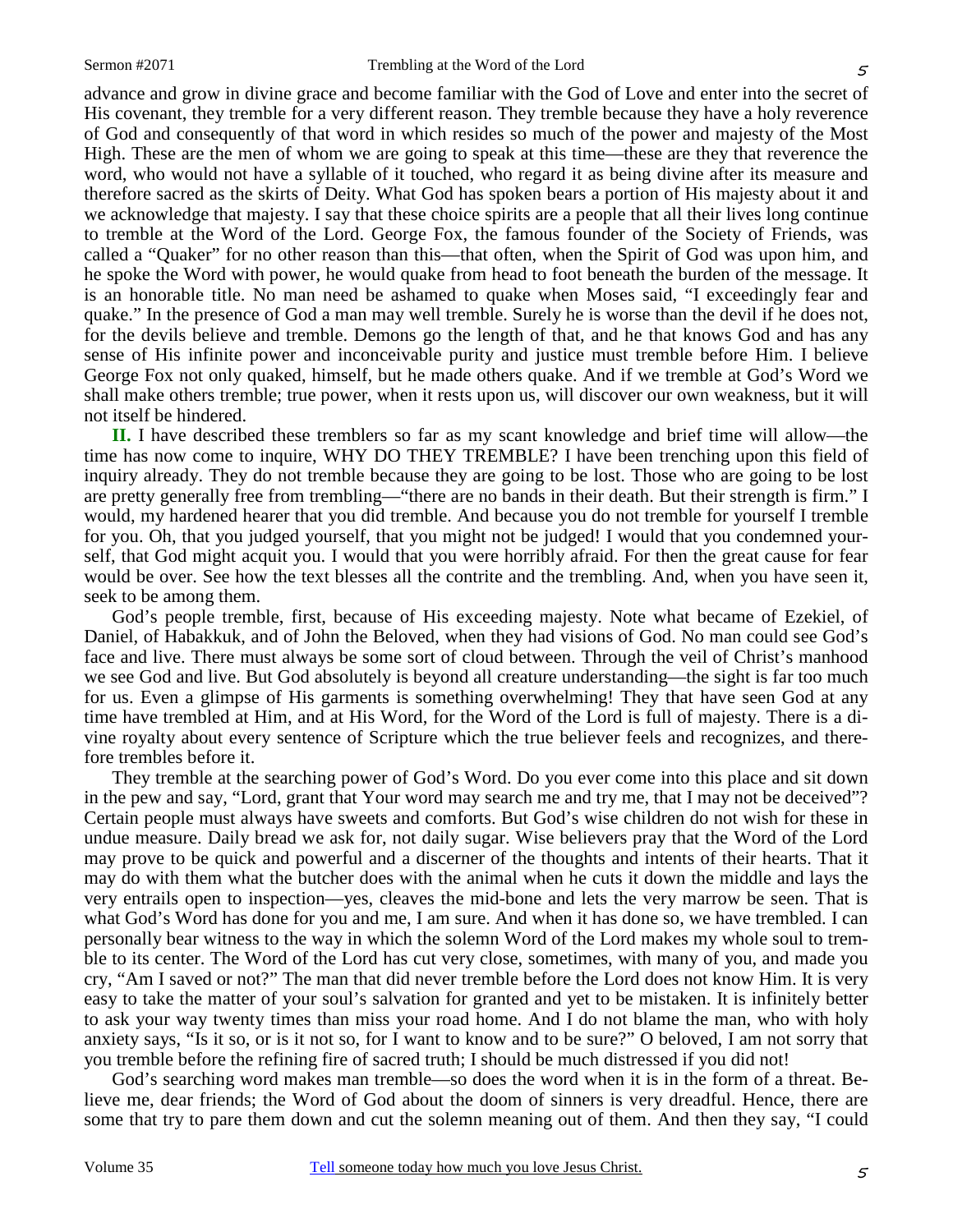not rest comfortably if I believed the orthodox doctrine about the ruin of man." Most true, but what right have we to rest comfortably? What grounds or reason can there be why we ever should have a comfortable thought with regard to the doom of those who refuse the Savior? If with that dreadful doom before us which Holy Scripture threatens to ungodly men we do grow far too indifferent, to what will the church of God come when it has torn out the doctrine from the Bible and given it up? Why, sinners will be more hardened and professors more trifling. He who seeks comfort at the expense of truth will be a fool for his pains. blessed in the end will that man be who can endure the Word of the Lord, when it is all thunder and flaming fire—and does not rebel against it, but bows before it. If it makes you tremble, it was meant to make you tremble. One said, after he had heard Massillon, "What an eloquent sermon. How gloriously he preached!" Massillon replied, "Then he did not understand me. Another sermon has been thrown away." If a sermon concerning the future punishment of sin does not make the hearer tremble, it is clear that it is not of God. For hell is not a thing to talk about without trembling. My inmost desire is to feel more and more the overwhelming power of Jehovah's judgment against sin so that I may preach with all the deeper solemnity the danger of the impenitent and with tears and trembling may beseech them to be reconciled.

He that knows the Lord aright also trembles with fear lest he should break God's law. He sees what a perfect law it is, and how spiritual it is—how it overlaps the whole of human life—and the man cries, "It is high. I cannot attain unto it. O my God, help me, I pray You." He views the law with reverence. He admires with a sacred fear. He trembles at God's Word, not because he dislikes it but because he cannot bear to be so far off from compliance with its righteous demands. He sees the law fulfilled in Christ, and there is his peace. But yet the peace is mingled with deepest awe. "Oh," says one, "if he trembles like that, it shows he does not know the love of God." It shows that he *does* know it. Have you heard of the boy whose father was exceedingly fond of him? He was asked by some other boys to go and rob an orchard with them but he said, "No, I will not go." They replied, "Your father won't scold you, nor beat you. You may safely come." To this he answered, "What? Do you think because my father loves me, that therefore I will grieve him? No, I love him and I love to do what he wishes me to do. Because he loves me I fear to vex him." That is like the child of God. The more he knows of God's love, the more he trembles at the thought of offending the Most High.

We, also, tremble lest we should miss the promises when they are spread out before us, sparkling like priceless gems. We hear of some who "could not enter in because of unbelief." And we are taken with trembling lest we should be like they. We tremble lest there should be any passage of Scripture or doctrine of revelation that we are not able to believe—we pray for divine grace that we may never stagger at anything in the word. We tremble lest we should misbelieve. And tremble more—if you are as I am—lest we should mistake and misinterpret the word. I believe Martin Luther would have faced the infernal fiend, himself, without a fear; and yet we have his own confession that his knees often knocked together when he stood up to preach! He trembled lest he should not be faithful to God's Word. Angels have a holy fear of God, and well may you and I tremble when engaged in His service. To preach the whole truth is an awful charge. It was as much as even the Son of man could do to fully discharge His mission here below. You and I, who are ambassadors for God, must not trifle—we must *tremble* at God's Word.

**III.** Now we have got through the description of these trembling ones and we have shown why they so exceedingly fear and quake. Our third question was to be, WHAT DOES GOD COMPARE THEM TO? Hearken, for here is a thing to be noted and thought upon. The Lord compares the tremblers at His Word to a temple. "Where is the house that you build unto Me? And where is the place of My rest? To this man will I look, even to him that is poor and of a contrite spirit and trembles at My word." They are His temple. And to the Jews the temple was something very wonderful. There stood the holy and beautiful house, the joy of the whole earth. Lined with strong wood and overlaid with pure gold and its hewn stones put together without hammer or axe. To the Israelite's mind there never was such a building as this. Yet the glorious Jehovah speaks lightly of the temple and says, "Where is the house that you build unto Me? And where is the place of My rest? To this man will I look, even to him that is poor and of a contrite spirit and trembles at My word."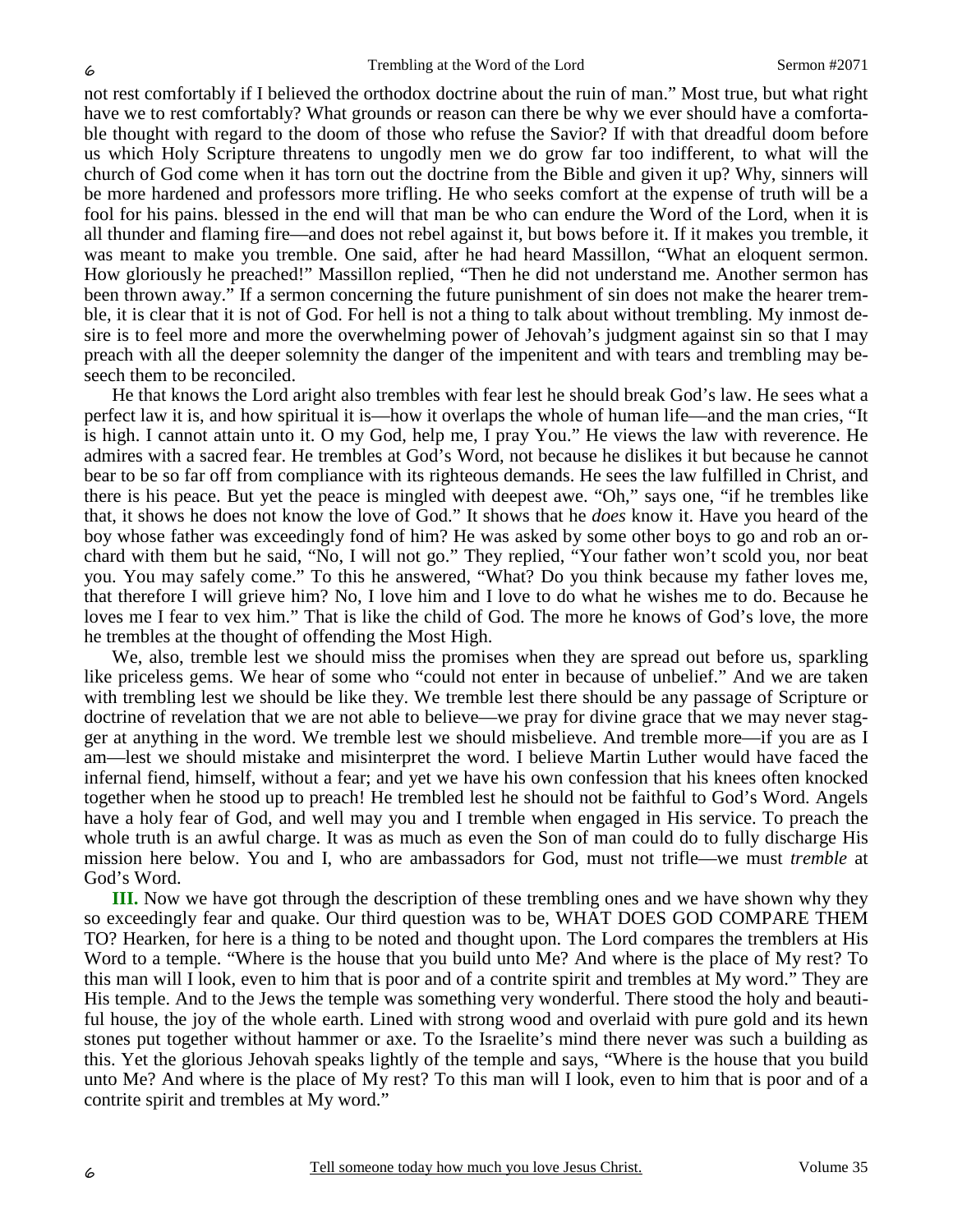So then, a man that trembles at God's Word is God's temple. And he is emphatically so. He is so beyond the sense in which the house of Solomon was thus honored. His heart is full of worship. His trembling is, in itself, worship. As the angels veil their faces in the presence of the Lord, so do good and true men veil theirs, trembling all the while, as they worship Him that lives forever. As the temple, even to the posts of the doors, moved at the presence of the God of the whole earth, so does every part of our manhood become awe-stricken when He that dwells between the cherubim shines forth within our spirit. Well may we tremble to whom the Infinite draws near! The ungodly in their brutishness may be free from the fear of God, but the man worships with fear and trembling to whom divine grace has given a holy sensitiveness.

Note that the Lord does not merely compare us with the temple but He *prefers* us to the temple. And further, He prefers us even to the great temple of the universe not made with human hands, which He Himself sets so much above the house that Solomon built. The Lord says, "The heaven is My throne and the earth is My footstool." And yet He seems to say, "All this is not My rest, nor the place of My abode. But with this man will I dwell, even with him that trembles at My word." The Lord prefers the trembling spirit not only to the golden house below but to the heavenly house above! The Lord speaks of heaven as His throne. And what is the trembler at God's Word but God's throne? God is evidently enthroned within Him. Under a sense of the divine presence, the stupendous weight of Deity has crushed the man and made him tremble in every part of his nature. It is the glory of the revelation which causes the sinking of heart, the shrinking of the soul. As for the earth, it is Jehovah's footstool. But so is this lowly, trembling man. He is willing to be God's footstool, willing to be as the dust beneath God's feet. Who is there among you, my beloved in the Lord that would not feel highly honored if he might be permitted to be as the footstool of the Infinite Majesty? It is too high a place for us! To lie as a doormat at His temple gate for the poorest of His saints to wipe his shoes upon, is an honor greater than we deserve—we feel it to be so. At any rate, I speak for myself. When God is near me I feel as if it were an honor to be the servant of the least of His poor people. "I would rather be a doorkeeper in the house of my God, than dwell in the tents of wickedness." Yet, look! The Lord makes His throne and footstool out of the heart and conscience of the man that trembles at His Word! It is a sublime comparison—you are the temples of God and something more. The more you study these verses the more you will be astonished.

And what does God say He will do? He says, "To this man will I look"—look first with approval. The Lord seems to say, "I will not look on proud Pharisees. I will not look on the presumptuous. But I will look at the lowly trembling penitent. I will fix My eye upon him. He shall be countenanced by Me. I will lift up the light of My countenance upon him. He is right with Me, and I will show Myself gracious to him." It is right that the creature should tremble at the Creator—right that the sinner should tremble before his Judge. It is right that a child should give due honor to his august Father—therefore will the Lord look upon such a one with approval. Sweetly does Miss Steele pray in her song—

> *"Low at Your feet my soul would lie, Here safety dwells and peace divine; Still let me live beneath Your eye, For life, eternal life is Yours."*

The text means, next, that He will look upon him with care. You know how we use the expression, "I will look to Him"? Thus will God look to the man that trembles at His Word. You that can stand alone may look to yourselves. But he that trembles shall have God to look to him. When you are afraid, cry, "Hold You me up and I shall be safe," and your tottering footsteps shall be firmer than a giant's tread. When you grow so sell-satisfied that as the young man you can run without weariness, you shall both be weary and fall. Oh, trust not in yourselves but tremble before the Lord and He will look to you and see that no evil shall come near unto you!—

> *"With sacred awe pronounce His name, Whom words nor thoughts can reach, A contrite heart shall please Him more Than noblest forms of speech."*

The look of the Lord shall mean a third thing, namely, delight. We had a part of that in the term approbation—it is marvelous that God should take delight in the man that trembles at His Word. The Lord has no such pleasure in the careless and carnally secure. He that goes tramping through his Christian ca